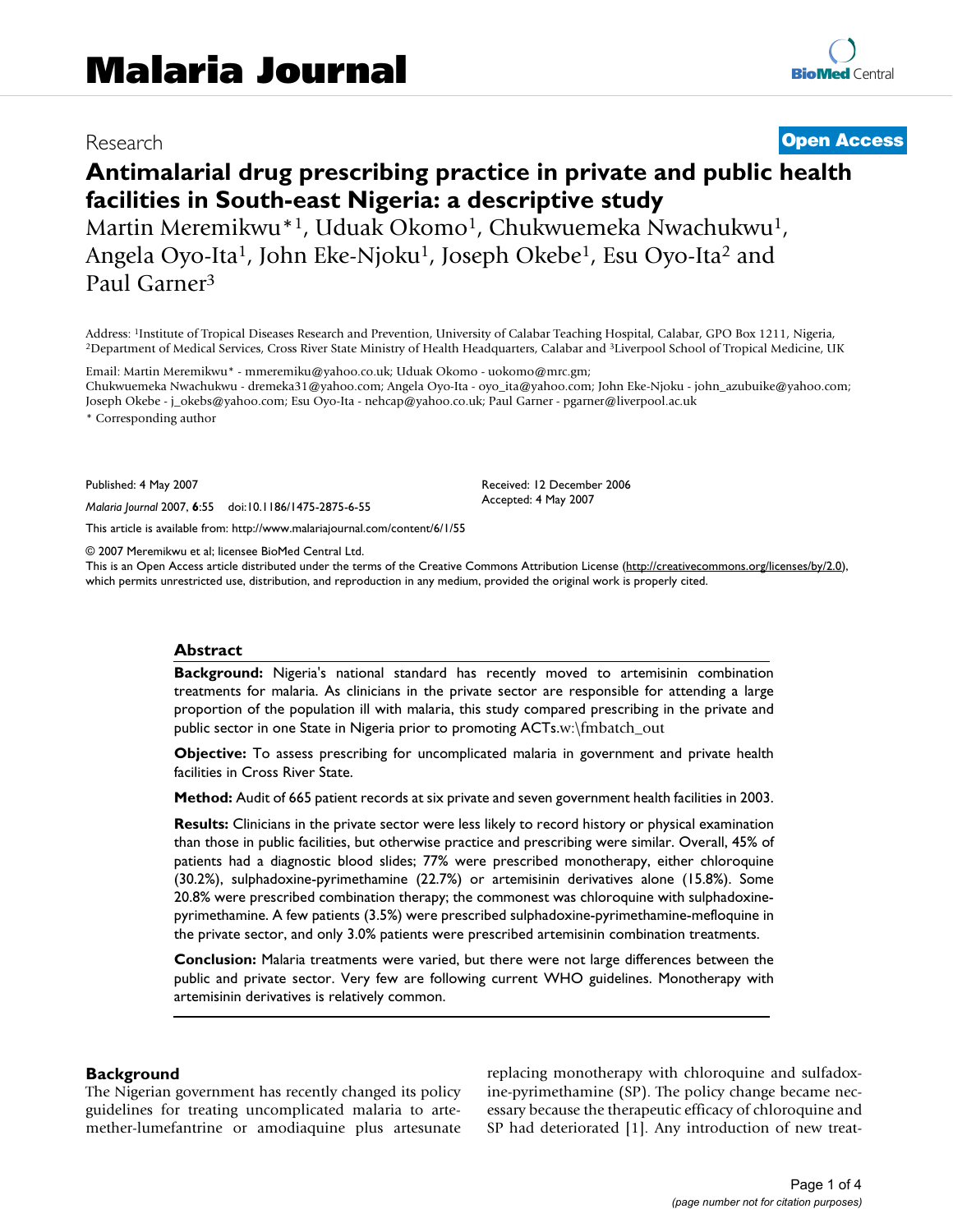ments will require evidence from audit to understand current prescribing practices, and training to provide guidance [2]. The success of a new treatment policy would depend on the adherence of health providers and patients to the recommendations [3], and, in Nigeria, as in many other countries, there is a powerful pharmaceutical industry that aims to influence prescribing in both the private and public sector. Clinicians in the private sector are often thought to use more irrational treatments than in the public sector. In Nigeria, the private sector is responsible for treating over half of malaria cases [4]. To help understand the current prescribing practice, an audit of prescribing practices for malaria was conducted in both government and private facilities in Cross River State, South-eastern Nigeria.

# **Methods**

The study was conducted in a sample of 13 health facilities situated in rural and urban areas of Cross River State Nigeria between August and December 2003. The study area is located within the tropical rain forest belt of Southeastern Nigeria, and has an annual rainfall of 2000–3000 millimeters. Malaria transmission is intense and perennial in this area. A recent study in the area showed the therapeutic efficacy of chloroquine and sulphadoxinepyrimethamine to be below 25% [1]. In the government sector, data were collected from the six functioning hospitals. In the private sector, permission was sought from the seven clinics and all consented. Of the total of 13 facilities, eight were urban and five rural.

In each facility, the individual records of patients recently treated for uncomplicated malaria as diagnosed by the clinician within six months of the study were audited. If no diagnosis was recorded, uncomplicated malaria was defined as fever with malaria parasitaemia in patients that were not severely unwell. A total of 30–90 records were assessed per facility depending on the out-patient attendance of each facility. Two paediatrics registrars and two medical officers were trained on the study procedure, and worked concurrently in a single team to extract data from patient record files in the selected health facilities using pre-tested data extraction forms.

Data obtained included patients age, sex, symptoms, signs, diagnostic tests and antimalarial drugs used. "Detailed history recorded" was classified when the attending clinician had in addition to a list and duration of the main symptoms, documented associated symptoms, past medical history, family and social history. There were insufficient data in the patients' records to determine the appropriateness of the treatment dosages using the drug dosage tables derived from recommendations of the national malaria treatment guideline and the World Health Organization as planned. The State Ministry of Health approved the study. The confidentiality of the patients' record and clinicians' identity were adequately protected. Data entry and analysis were with EPI-INFO 2002.

# **Results**

Of the 665 patient records assessed across the 13 health facilities, about half were from government services (Table 1); about half were adults. Government services were more likely to record the history or physical examination (Table 2). Malaria blood slides were only performed in 45% of patients, with no difference between private and public sector. Almost all who were screened for parasites were positive, probably because positive parasitaemia was a criterion for case definition of malaria in this study. Most cases were with a low parasitaemia.

Monotherapy was 77% of all prescriptions. The commonest drug prescribed was chloroquine (30.2%), followed by sulphadoxine-pyrimethamine (22.7%) and artemisinin alone (15.8%). There was little difference between private and government services. Combination therapy was 20.8% of all prescriptions, and commonest combination treatment was chloroquine with sulphadoxine-pyrimethamine. Only 20 patients in total received artemisinin combined with other drugs (3.0%), mostly artemetherlumefantrine in the government sector. Mefloquine-sulphadoxine-pyrimethamine was used in the private sector and formed 20.8% (11/53) of their combination treatments. There was insufficient information to determine whether 15 (2.2%) of the prescriptions were combination treatments or not.

## **Discussion**

This study has shown a wide variety of anti-malaria drug prescribing, but with overall prescribing in government and private facilities being remarkably similar. Monotherapy with chloroquine, sulphadoxine-pyrimethamine and artemisinin compounds were the first, second and third most common prescription practices respectively. As this audit was conducted in a period when Nigeria was transiting from chloroquine to artemisinin-based combination therapy (ACT) as recommended treatment for uncomplicated malaria, it is not surprising perhaps that this audit reflects old recommendations. What is, however, of concern was the high use of artemisinin monotherapy which was neither a recommendation in the old nor the new national treatment policy [5]. The current WHO treatment guideline for uncomplicated malaria discourages artemisinin monotherapy [6]. Irrational use of artemisinin and its derivatives as monotherapy could negate one of the goals of combination therapy which is to prevent the emergence of drug resistant malaria parasites [7,8].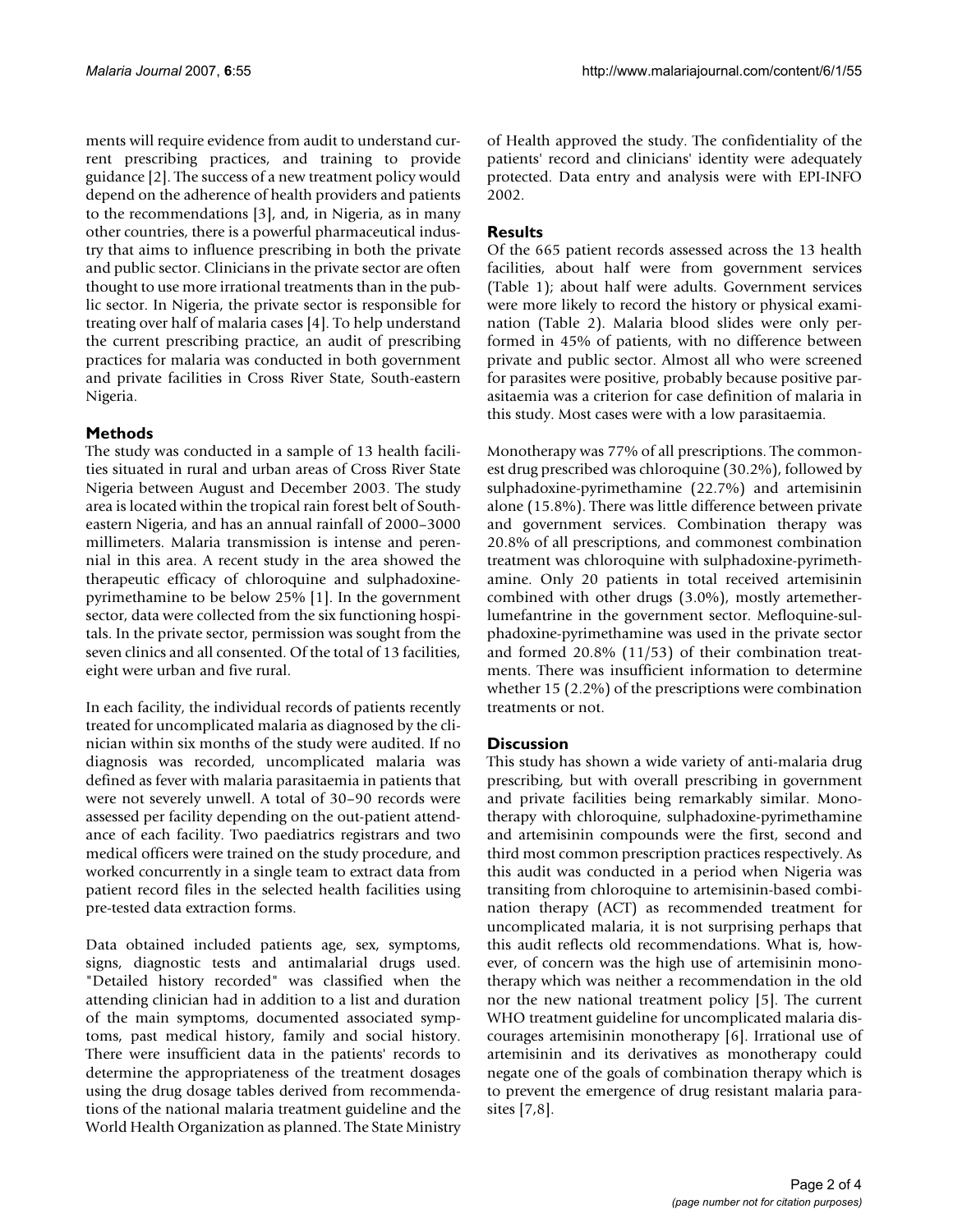| <b>Characteristics</b>                   |                                  | Patients (%)         |                 |                |
|------------------------------------------|----------------------------------|----------------------|-----------------|----------------|
|                                          |                                  | Government hospitals | Private clinics | Total          |
| Numbers studied                          |                                  | 348 (52.3)           | 317(47.7)       | 665 (100)      |
| Residence                                | Rural                            | 160(46.0)            | 79 (24.9)       | 239 (35.9)     |
|                                          | Urban                            | 186 (53.4)           | 238(75.1)       | 424 (63.8)     |
|                                          | Not specified                    | 2(0.6)               | 0(0.0)          | 2(0.3)         |
| Age (years)                              | $<$ 5                            | 84(24.1)             | 44 (13.9)       | 128(19.3)      |
|                                          | $5+$                             | 223(64.1)            | 135(42.6)       | 358 (53.8)     |
|                                          | Not specified by clinician       | 41 $(11.8)$          | 138(43.5)       | 179 (26.9)     |
| Gender                                   | Female                           | 192(55.2)            | 144(45.4)       | 336 (50.5)     |
|                                          | Male                             | 156 (44.8)           | 161(50.8)       | 317(47.7)      |
|                                          | Not specified                    | 0(0.0)               | 12(3.8)         | 12(1.8)        |
| Clinical Assessment                      | Malaria blood smear<br>performed | 45.9% (157)          | 44.1% (137)     | 44.2% (294)    |
|                                          | Detailed history recorded        | $25.1\%$ (86)        | $4.8\%$ (15)    | $15.2\%$ (101) |
|                                          | General exam or one<br>system    | 73.1% (250)          | 38.6% (120)     | 55.6% (370)    |
| Malaria parasite blood slide<br>results* | Number assessed $(n)$ **         | 156                  | 139             | 295            |
|                                          | Scanty                           | 35(22.4)             | 13(9.3)         | 48 (16.3)      |
|                                          | $\ddot{}$                        | 82 (52.6)            | 80 (57.6)       | 162(54.9)      |
|                                          | $++$                             | 31(19.9)             | 41 (29.5)       | 72 (24.4)      |
|                                          | +++/numerous                     | 5(3.2)               | 4(2.9)          | 9(3.0)         |
|                                          | Negative                         | 3(1.9)               | 1(0.7)          | 4(1.4)         |

#### **Table 1: Patient characteristics and physician's assessment**

\* Species not specified; usually *P. falciparum* > 95% in the area.

\*\* Percentage of number assessed (n)

#### **Table 2: Prescription pattern for antimalarial drug combination and monotherapy**

| Antimalarial drug regimens prescribed | Frequency of prescription (% n)  |                           |  |
|---------------------------------------|----------------------------------|---------------------------|--|
|                                       | Government hospitals $(n = 348)$ | Private Clinics (n = 317) |  |
| Monotherapy                           | 263(75.6)                        | 264(83.3)                 |  |
| Chloroquine                           | 82(23.6)                         | 119(37.5)                 |  |
| Sulphadoxine-pyrimethamine (SP)       | 92(26.4)                         | 59 (18.6)                 |  |
| Artemisinin                           | 59 (16.9)                        | 46 (14.5)                 |  |
| Quinine                               | 16(4.6)                          | 28(8.8)                   |  |
| Halofantrine                          | 2(0.6)                           | 6(1.9)                    |  |
| Amodiaguine                           | 3(0.9)                           | 0(0.0)                    |  |
| Combination therapy                   | 85 (24.4)                        | 53 (16.7)                 |  |
| Chloroquine-SP                        | 35(10.1)                         | 16(5.0)                   |  |
| Quinine-SP                            | 32(9.2)                          | 24(7.6)                   |  |
| Mefloquine-SP                         | 0(0.0)                           | 11(3.5)                   |  |
| Artemisinin-SP                        | 2(0.6)                           | 2(0.6)                    |  |
| Artemether+lumefantrine               | 16(4.6)                          | 0(0.0)                    |  |
| Insufficient data to determine        | 9(2.6)                           | 6(1.9)                    |  |